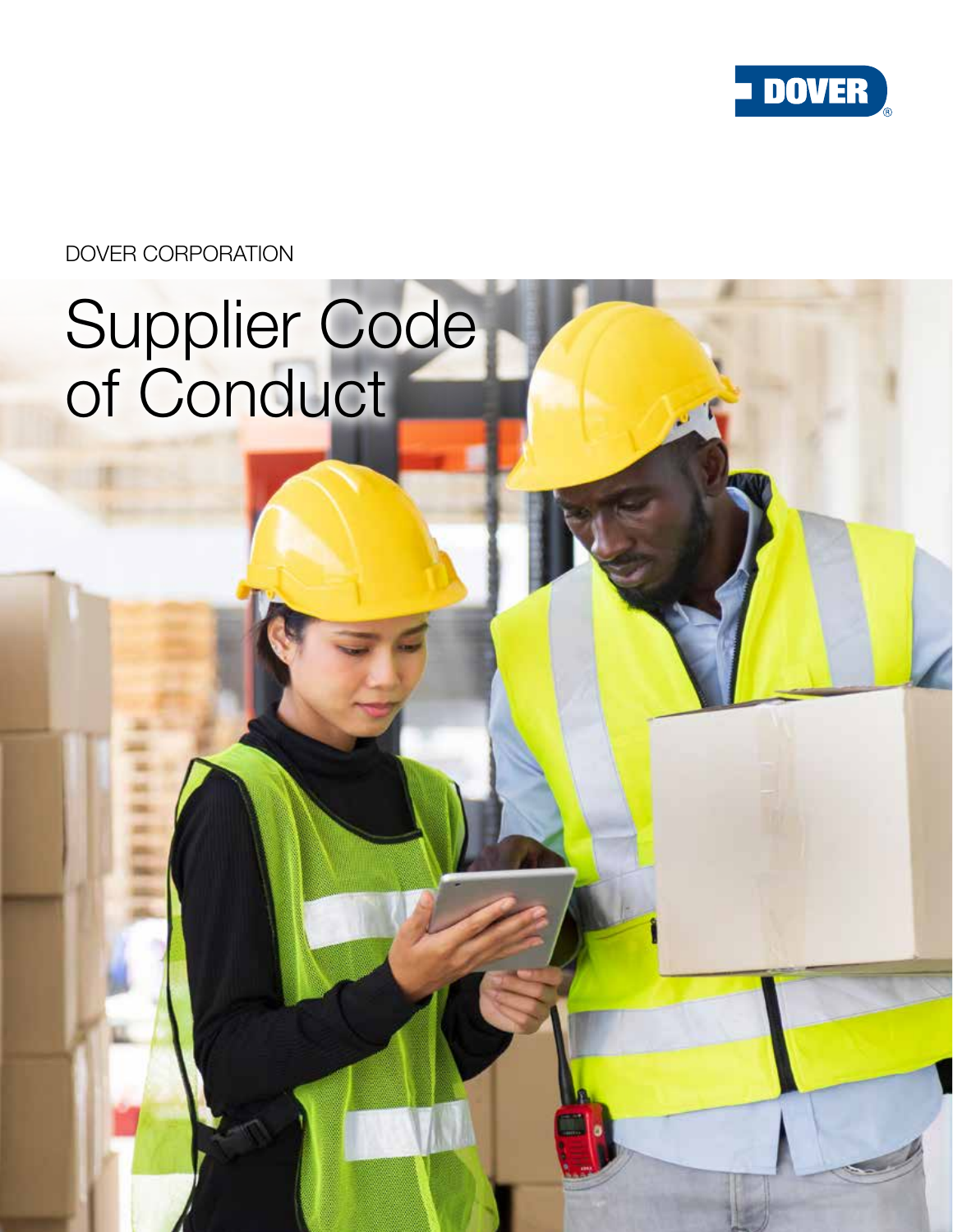# Our Standards

Since Dover's founding in 1955, our teams throughout the world have been steadfast in performing with integrity, safeguarding and enhancing our reputation for quality, and delivering outstanding products and services to our customers. This is an essential part of our efforts to position Dover as a leader in every market we serve. All of us at Dover are proud that we have conducted our business over the years with honesty and integrity in everything we do.

Dover values its reputation for conducting business in a legally compliant and ethical manner. Consistent with this commitment, Dover does business with those who share in its culture, values, and ethical business practices. Dover has developed this Supplier Code of Conduct to guide its suppliers as to how to engage in ethical, responsible, and legal business practices in their operations around the world.

The requirements set forth in this Supplier Code mirror the standards Dover sets for its own employees, officers, and directors, as described in the Dover Code of Business Conduct and Ethics.

# Dover requires its suppliers to:

- Act with honesty and integrity, and ethically
- Understand and comply with the laws and regulations that apply to your business in the countries where you do business
- Read, understand, and follow this Supplier Code
- Ensure compliance with this Supplier Code by each of your officers, directors, employees, other workers, representatives, agents, contractors, subcontractors, and sub-tier sources who are involved in the procurement and production process related to products and services provided to Dover
- Cooperate with inspections, audits, and investigations

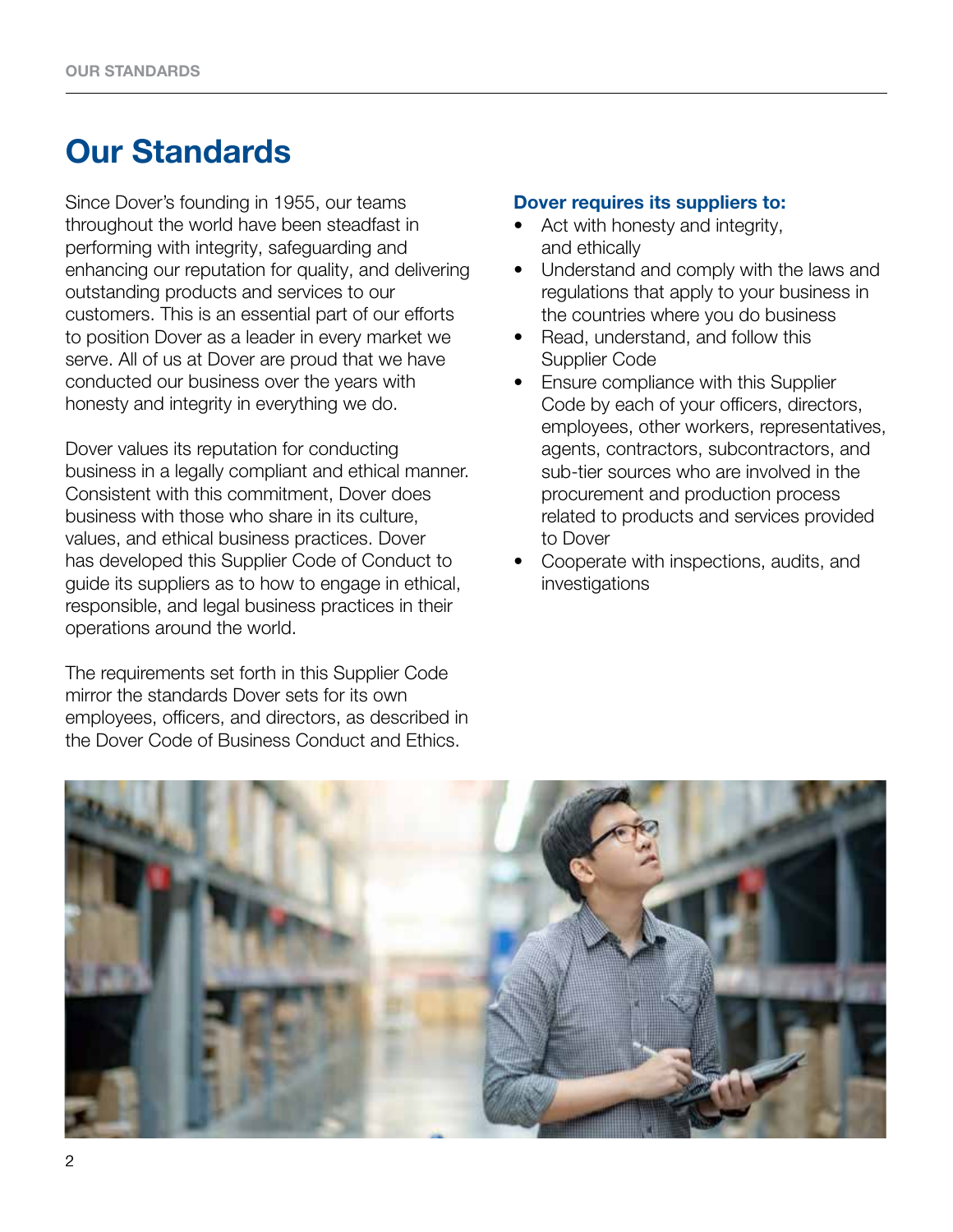|  | B.                        |                                                                                     |  |
|--|---------------------------|-------------------------------------------------------------------------------------|--|
|  | C.                        |                                                                                     |  |
|  | D.                        |                                                                                     |  |
|  | F.                        |                                                                                     |  |
|  | E.                        |                                                                                     |  |
|  | G.                        |                                                                                     |  |
|  | $H_{\cdot}$               |                                                                                     |  |
|  | L.                        |                                                                                     |  |
|  | $\mathbf{J}_{\mathbf{r}}$ |                                                                                     |  |
|  | Κ.                        |                                                                                     |  |
|  |                           |                                                                                     |  |
|  | А.                        |                                                                                     |  |
|  | В.                        |                                                                                     |  |
|  |                           | C. Accurate Books and Records, Records Management and Cooperation with Inspections, |  |
|  |                           |                                                                                     |  |
|  |                           |                                                                                     |  |
|  |                           |                                                                                     |  |
|  | B.                        |                                                                                     |  |
|  |                           |                                                                                     |  |

Prior to engaging in business and/or during an existing business relationship, Dover conducts diligence on its suppliers and their owners and key personnel to address Dover's business needs and assess compliance with applicable laws, regulations, and this Supplier Code. This diligence may involve checking watch lists and sanction lists, conducting background checks, and checking other publicly available information about companies and individuals. Any use by us of your personal information will be carried out in accordance with our privacy notice available at www.dovercorporation.com. The records collected will be maintained in accordance with Dover policy and may be viewed upon request.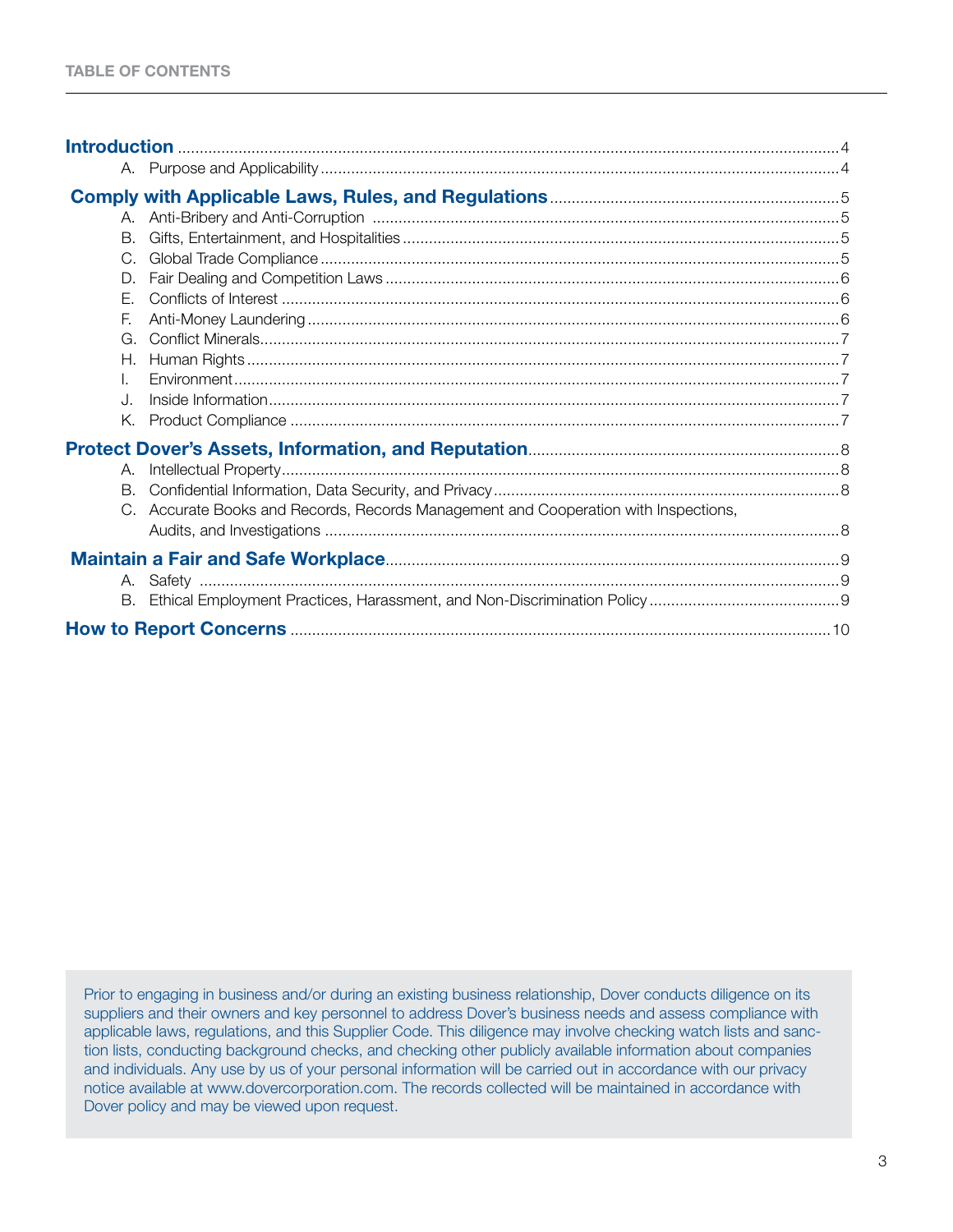# Introduction

## A. PURPOSE AND APPLICABILITY

This Supplier Code of Conduct complements the Dover Code of Business Conduct and Ethics by setting forth requirements for conducting business with Dover. Dover requires its suppliers to comply with this Supplier Code of Conduct, as provided in terms and conditions of our supplier contracts, and to communicate its requirements to its employees and business partners assisting with Dover business. Dover expects its suppliers to use this Supplier Code as a guide for ethical, responsible, and legal business practices in their operations. Dover may periodically request suppliers to attend trainings on topics discussed in this Supplier Code.

This Supplier Code does not create contractual rights for suppliers. Dover will update this Supplier Code periodically and expects suppliers to stay current.

"Dover" means Dover Corporation, including its segments, platforms, operating companies, and subsidiaries.

"Supplier Code" means this Supplier Code of Conduct. "Suppliers" or "you" means any company, corporation, other entity, or person that sells, or seeks to sell, goods or services to Dover (such as, without limitation, suppliers, distributors, consultants, agents, and other third party providers), including the supplier's employees, other workers, representatives, agents, contractors, subcontractors, and other sub-tier sources.

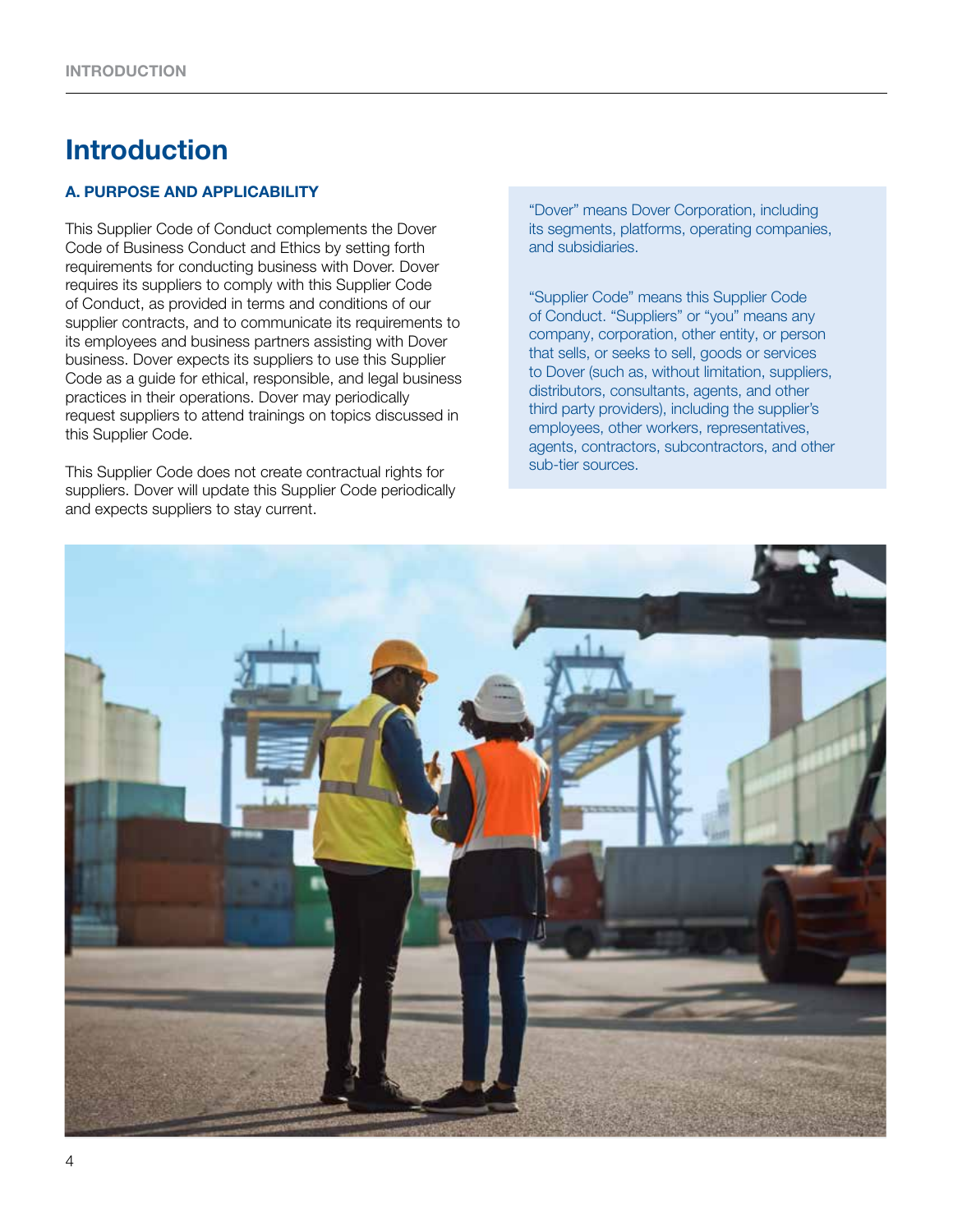# COMPLY WITH APPLICABLE LAWS, RULES, AND REGULATIONS

Each supplier must comply with all laws and regulations applicable to its business in the countries where it does business. While laws, regulations, business practices, and customs can vary greatly from one country to the next, this Supplier Code sets forth the minimum requirements that all of Dover's suppliers must meet.

## A. ANTI-BRIBERY AND ANTI-CORRUPTION

Offering or paying bribes, other improper payments, or things of value to win business or obtain an unfair advantage is unacceptable, even if business is lost or difficulties are encountered as a result (for example, delays in obtaining permits or licenses). Offering, paying, accepting, or soliciting bribes and other corrupt payments may violate multiple anti-corruption laws and expose individuals, Dover's suppliers, and Dover to civil and criminal liability and severe penalties. Violations could also result in the loss of future government contracts. Dover's suppliers are prohibited from engaging in corruption, extortion, or embezzlement in any form with any third party, public or private, whether offered, paid, accepted, or solicited directly by a supplier's employees or indirectly through third parties.

#### Examples of Red Flags



- Offers of extravagant or multiple gifts or entertainment
- Third parties who do not clearly account for their expenditures or whose commissions seem in excess of the services provided
- Customers or officials who hint or suggest that certain payments be made to obtain business or information
- Requests that a third party make a payment to an official to expedite the handling of a matter such as customs clearance
- Requests to employ a family member
- Requests for political or charitable contributions

## B. GIFTS, ENTERTAINMENT, AND HOSPITALITIES

Dover's suppliers are required to understand and comply with this Supplier Code and applicable laws and regulations when offering or accepting any gifts, favors, meals, entertainment, or hospitalities to or from Dover employees, customers, or other business partners or their family members. Any such gift, entertainment, or hospitality must be consistent with customary regional business practices and the recipient's policies—and it must not adversely affect the reputation of Dover or the supplier if publicly disclosed. In addition, Dover's suppliers must not create or give the appearance of a conflict of interest when engaging in these practices.

## Examples of Red Flags



- Gifts or entertainment involving a government official
- Gifts or entertainment of more than nominal value
- Gifts or entertainment of any value offered to a Dover employee in a position to make a decision about the gift giver
- Inappropriate gifts such as cash
- Gifts or entertainment offered during a tender process

#### C. GLOBAL TRADE COMPLIANCE

Dover's suppliers are required to comply with all applicable international trade laws and regulations, including import, export, and re-export control regulations, as well as applicable embargoes, sanctions, and anti-boycott laws.

#### Examples of Red Flags



- Suppliers who attempt to provide lower value invoice totals with imports to lower duties owed on imported goods or who misclassify goods on invoices to avoid antidumping duties
- Suppliers who transship products to hide actual country of origin or content that would be subject to importing country restrictions or sanctions
- Suppliers who do business in sanctioned countries and/or support prohibited economic boycotts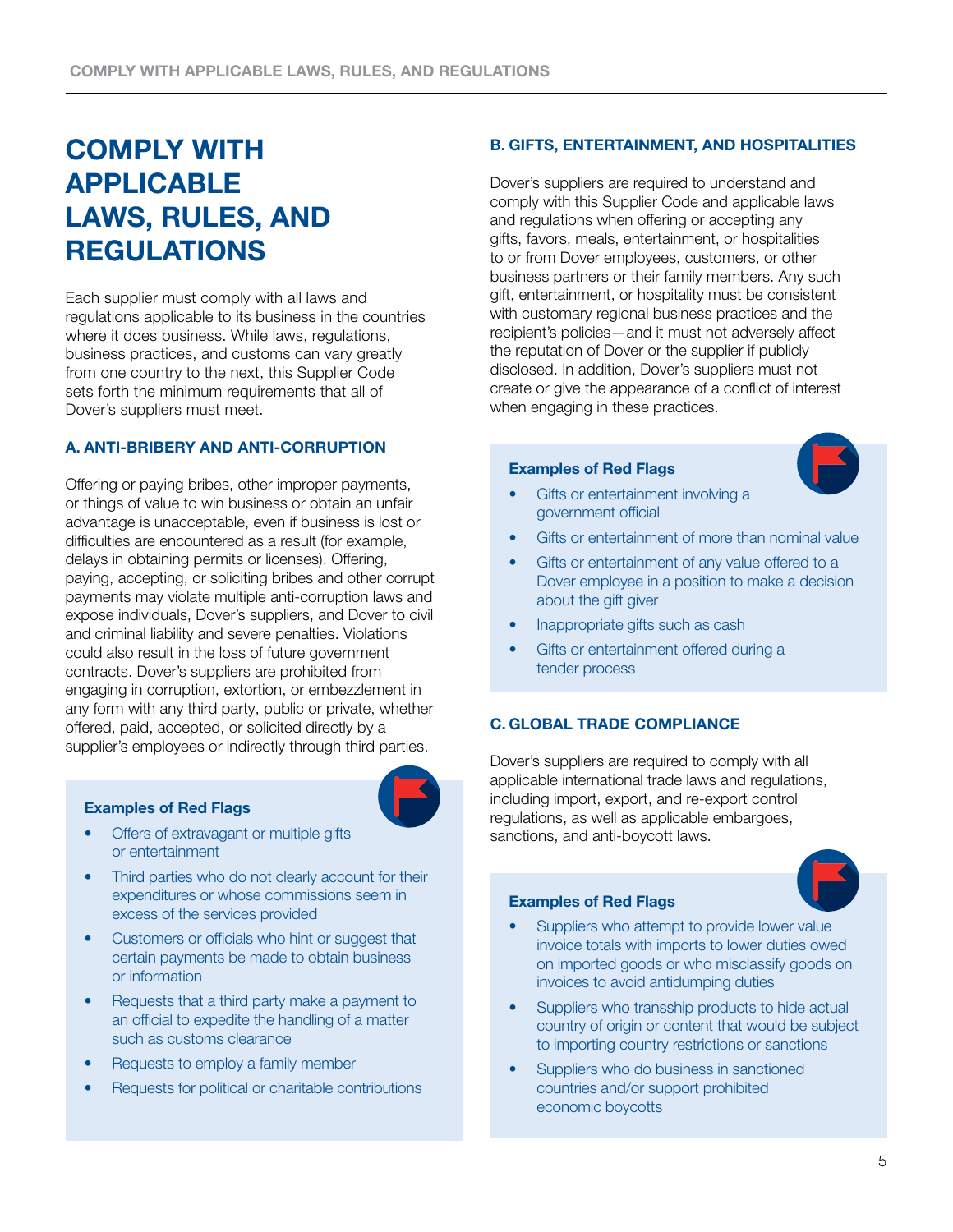## D. FAIR DEALING AND COMPETITION LAWS

Dover succeeds by competing fairly and dealing truthfully with customers and business partners, without manipulation, concealment, abuse of confidential information, misrepresentation of material facts, or any other unfair dealing practice. Dover's suppliers are required to uphold fair business standards in advertising, sales, and competition.

Dover's suppliers are required to comply with applicable antitrust and competition laws where they do business. These laws prohibit agreements between competitors that affect prices, costs, terms or conditions of sale, the markets in which they will compete, or customers or suppliers with whom they will do business. These laws may also regulate distribution agreements, rebates, discounts, or territorial restrictions on resellers.

#### Examples of Red Flags



- Any competitor who attempts to discuss competitive information such as pricing, bids, sales, territories, or third parties with whom they will do business
- Discussions at trade associations, meetings, or events where competitors are in attendance which relate to prices, markets, profits, or other topics that could be of interest to competitors
- Obtaining competitive information using unlawful or ethical means such as misrepresentation, deception, theft, spying, or bribery

## E. CONFLICTS OF INTEREST

Dover's suppliers must avoid, where possible, involvement in actual or apparent conflicts of interest between the supplier's interests and the interests of Dover. This Supplier Code requires disclosure of any such conflict of interest and the ethical handling of conflicts that cannot be avoided.

#### Examples of Red Flags



- A supplier employee has a second job at a current or potential competitor of Dover
- A supplier has a substantial ownership interest in a current or potential competitor of Dover (other than nominal investments in public companies)
- A supplier employee is a family member of or has a close personal relationship with a key contact/ decision maker at Dover (or vice versa)

#### F. ANTI-MONEY LAUNDERING

Dover conducts business only with reputable suppliers involved in legitimate business activities using funds from legitimate sources. Dover's suppliers are required to comply with applicable laws relating to money laundering.

#### Examples of Red Flags



- Customers who overpay for goods or services, and then request a refund
- Any customer, supplier, agent, or partner who provides incomplete or suspicious information
- Funds paid to/from a third party not involved in the contract or to/from countries not normally associated with the customer
- Payments made in currencies other than those specified in the invoice

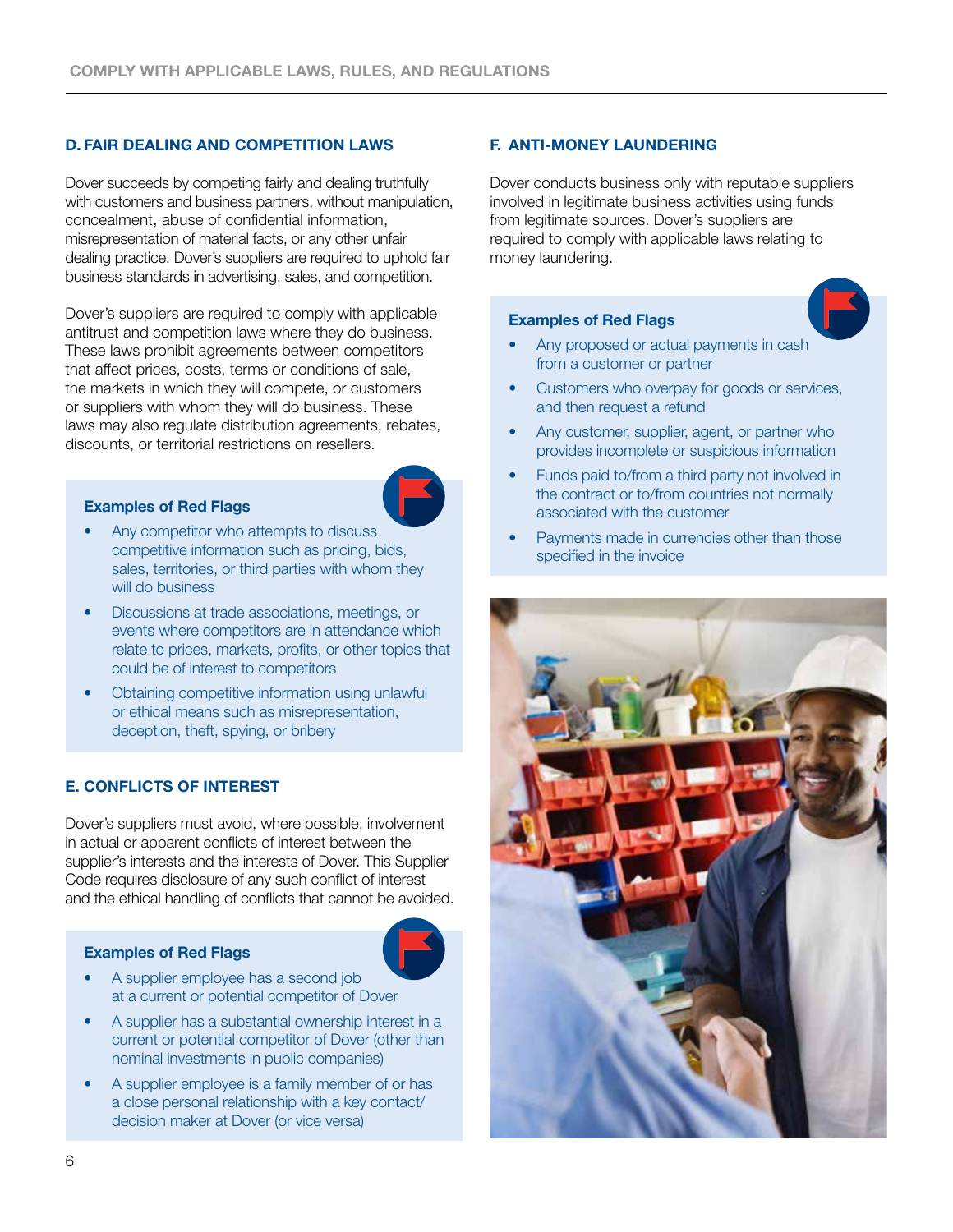## G. CONFLICT MINERALS

Dover's suppliers must cooperate in due diligence requests made by Dover with respect to the origin of intermediaries associated with the purchases of materials or products containing Conflict Minerals, whether or not those materials or products may have been mined or produced in the Covered Countries or obtained from recycled sources, in compliance with Dover's reporting requirements under the US Dodd-Frank Act, Section 1502. Where specified in a purchase order or supply agreement, suppliers will comply with any Dover requirement to provide products, components, parts, and materials which are free of Conflict Minerals mined or produced in the Covered Countries in support of armed conflict in the region. See Dover's Conflict Minerals Policy for more information.

"Conflict Minerals" are tin (Cassiterite), tungsten (Wolframite), tantalum (Columbite-tantalite or coltan), and gold, and the derivative metals from these minerals. The "Covered Countries" are the Democratic Republic of the Congo, Angola, Burundi, Central African Republic, The Republic of the Congo, Rwanda, South Sudan, Tanzania, Uganda, and Zambia.

## H. HUMAN RIGHTS

To enable Dover to conduct business in a way that respects and upholds fundamental human rights, suppliers are required to comply with applicable laws and regulations that relate to human rights topics such as equal employment opportunities, discrimination and harassment, freedom of association, child and forced labor, slavery, human trafficking, and health and safety. See "Maintain a Fair and Safe Workplace" for more information.





## I. ENVIRONMENT

Dover is committed to creating economic value for shareholders and customers through sustainable practices that protect the long-term well-being of the environment, Dover's employees, and the communities in which it operates. Dover's suppliers are required to comply with all applicable environmental laws, regulations, and standards and minimize any adverse impact on the environment. Dover's suppliers must also endeavor to conserve natural resources, including water and energy, and reduce or eliminate waste, packaging, and the use of hazardous substances. Dover expects suppliers to support its environmental reporting by promptly responding to Dover's information requests regarding sustainability commitments and progress.

#### J. INSIDE INFORMATION

You must not buy or sell the securities of Dover or any other company if you possess "inside information," which is material information that is not available to the public. Material information is any information that a reasonable investor would likely consider important in deciding whether to buy, sell, or hold a security (for example, information about winning or losing a major contract). You also cannot give inside information to others who might use it to buy or sell securities.

#### K. PRODUCT COMPLIANCE

Dover is committed to standards of product compliance across jurisdictions in which Dover and Dover's customers work. Suppliers must ensure that materials from the Supplier fulfill all applicable product compliance, chemicals and materials laws, regulations and standards, Dover expects Suppliers to provide full and accurate information on composition of materials on request and to comply with all standards and requirements notified to Suppliers by Dover.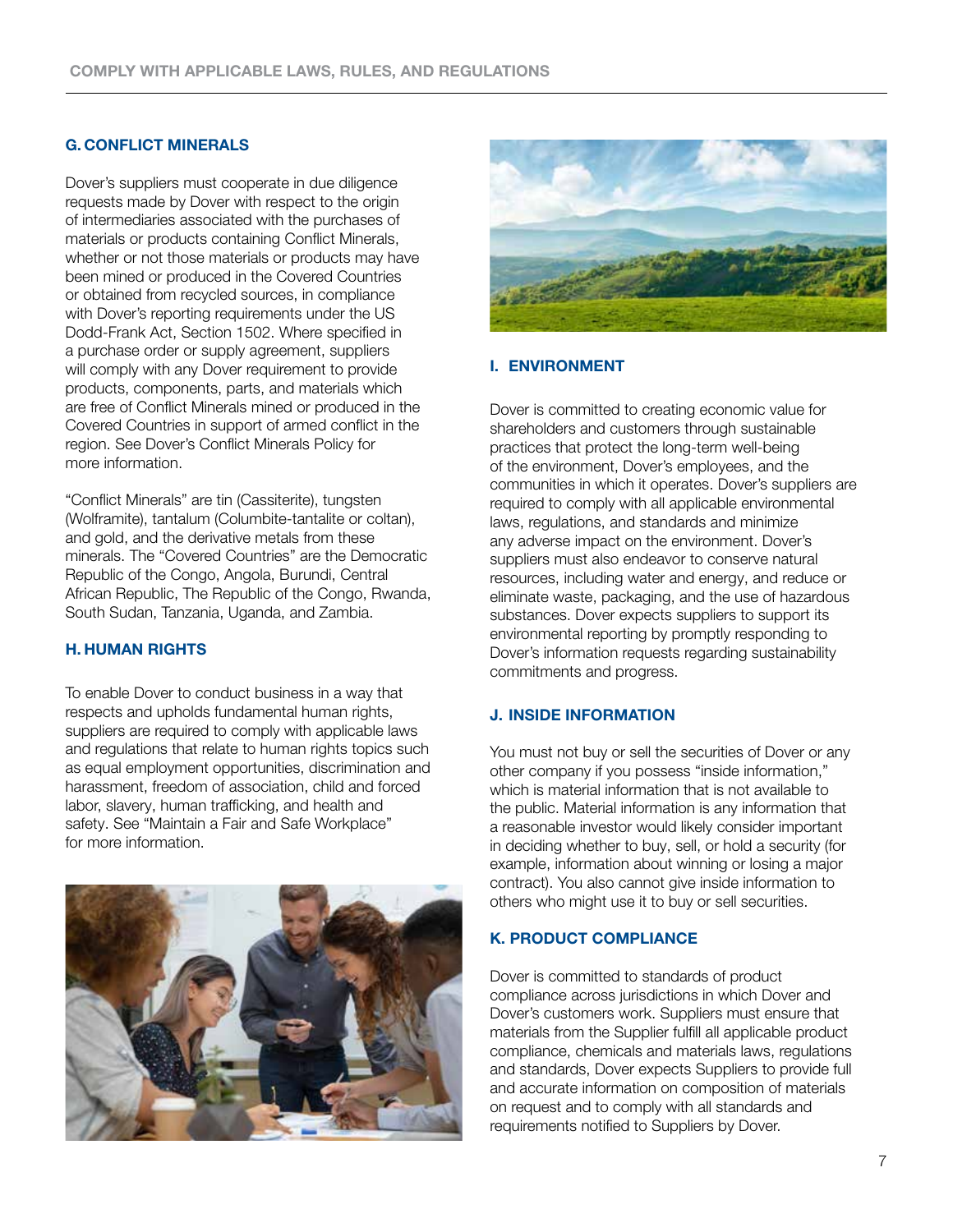# PROTECT DOVER'S ASSETS, INFORMATION, AND **REPUTATION**

Dover's suppliers are required to preserve, protect, and responsibly use Dover property that they have access to, and protect it from theft, damage, loss, and misuse. This includes physical and intangible assets such as ideas, innovations, technology, brands, and confidential information and data.

# A. INTELLECTUAL PROPERTY

Suppliers are required to respect intellectual property rights, both during their contract with Dover and thereafter. Patents, copyrights, and trademarks belonging to others may not be used without express permission from the owner. Any transfer or sharing of technology or know-how must be done on a need-toknow basis and in a manner that protects intellectual property rights and is in compliance with local law.

## B. CONFIDENTIAL INFORMATION, DATA SECURITY, AND PRIVACY

Suppliers are required to safeguard Dover's proprietary and confidential information, which includes all nonpublic information, whether written or oral, that Dover has a legitimate business interest in protecting. This includes technical, design, or process data, improvements, new products, products in development, inventions, models, manuals, knowhow, financial data, pricing information, business development or acquisition plans, marketing plans, project practices, and customer and supplier lists. Suppliers are required to follow all applicable privacy, information security and data protection laws that govern the handling, use, and retention of information and data provided by Dover, which may include private and sensitive personal information.

## Examples of Red Flags

- Discussing confidential information with third parties without a confidentiality agreement
- International data transfers involving personal data from the European Union
- Inadvertent disclosure of confidential information in external meetings
- Unattended or unprotected computers or mobile devices that contain Dover proprietary and confidential information
- Requests for data from questionable sources
- Non-transparent subcontracting by suppliers of data processing and cloud computing
- **Using Dover's proprietary or confidential** information beyond the scope of the engagement or for the supplier's or other's benefit

#### C. ACCURATE BOOKS AND RECORDS, RECORDS MANAGEMENT, AND COOPERATION WITH INSPECTIONS, AUDITS, AND INVESTIGATIONS

Suppliers must retain documents and records in accordance with applicable law, including accurate, timely, and complete accounts, quality reports, time records, expense reports, and submissions to Dover, regulatory authorities, or others. This also includes documentation necessary to demonstrate compliance with law and this Supplier Code or relevant to any pending litigation, audit, or investigation. Suppliers must cooperate with requests for inspections, audits, and investigations by Dover or any of its authorized agents relating to compliance with this Supplier Code. Suppliers are also expected to cooperate with reasonable requests from Dover or its third-party advisors in connection with evaluating the supplier's compliance with this Supplier Code, including as to financial books and records, quality, safety, and environmental compliance.

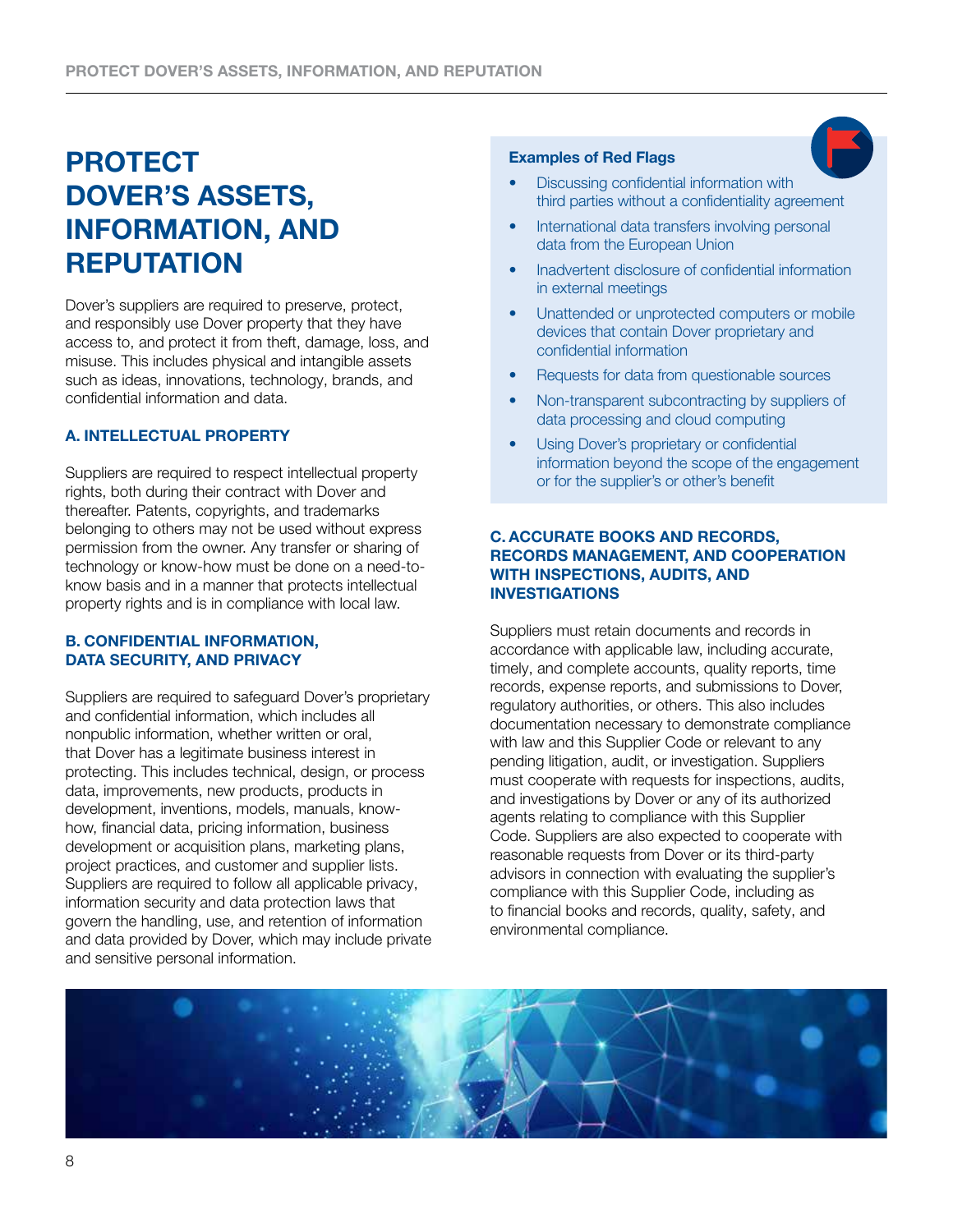# MAINTAIN A FAIR AND SAFE WORKPLACE

# A. SAFETY

Dover's suppliers have a responsibility to promote a safe, clean, and secure workplace and conduct operations in compliance with applicable health and safety laws and regulations. Standards, including but not limited to fire alarms, fire drills, clearly marked emergency exits, and fire extinguishers, shall be in place as precautionary measures to help prevent emergencies. Dover also requires its suppliers to know, understand, and comply with all applicable laws governing product safety and quality.

#### Examples of Red Flags



- Failure to follow applicable safety regulations or policies
- Failure to report accidents and injuries
- Unsafe workplace conditions or practices such as exposed hazards, blocked emergency exits, or failure to use safety equipment
- Workers using, possessing, or being under the influence of alcohol, illegal drugs, or any substance that could interfere with safely performing their work
- Violence in the workplace
- Providing worker accommodations that are not clean or safe, or meet basic needs
- Failing to adhere to product safety and quality requirements

#### B. ETHICAL EMPLOYMENT PRACTICES, HARASSMENT, AND NON-DISCRIMINATION POLICY

Dover recognizes the value of diverse skills, ideas, and backgrounds, and requires its suppliers' workplaces to be professional and free from discrimination, harassment, and abuse. Suppliers are required to protect and respect the human rights of employees and others in their business operations. Each supplier must, in relation to employees, other workers, and applicants for employment, as applicable:

- Treat each person with dignity, fairness, and respect, and afford them equal opportunity to the fullest extent provided by law
- Make employment decisions based on merit
- Not discriminate against anyone with regard to race, color, religion, disability, national origin, gender, sexual orientation, gender identity and expression, marital status, age, or other characteristic protected by local law
- Not create or allow an unprofessional, offensive, or hostile work environment
- Respect the right to freely associate or not associate with any group in compliance with local laws
- Comply with all applicable wage and hour laws, and we encourage paying wages that meet basic needs and affords some discretionary income
- Comply with all applicable local laws with respect to child labor, and keep a record of its employees' ages
- Not use forced, bonded, involuntary, prison, or indentured labor

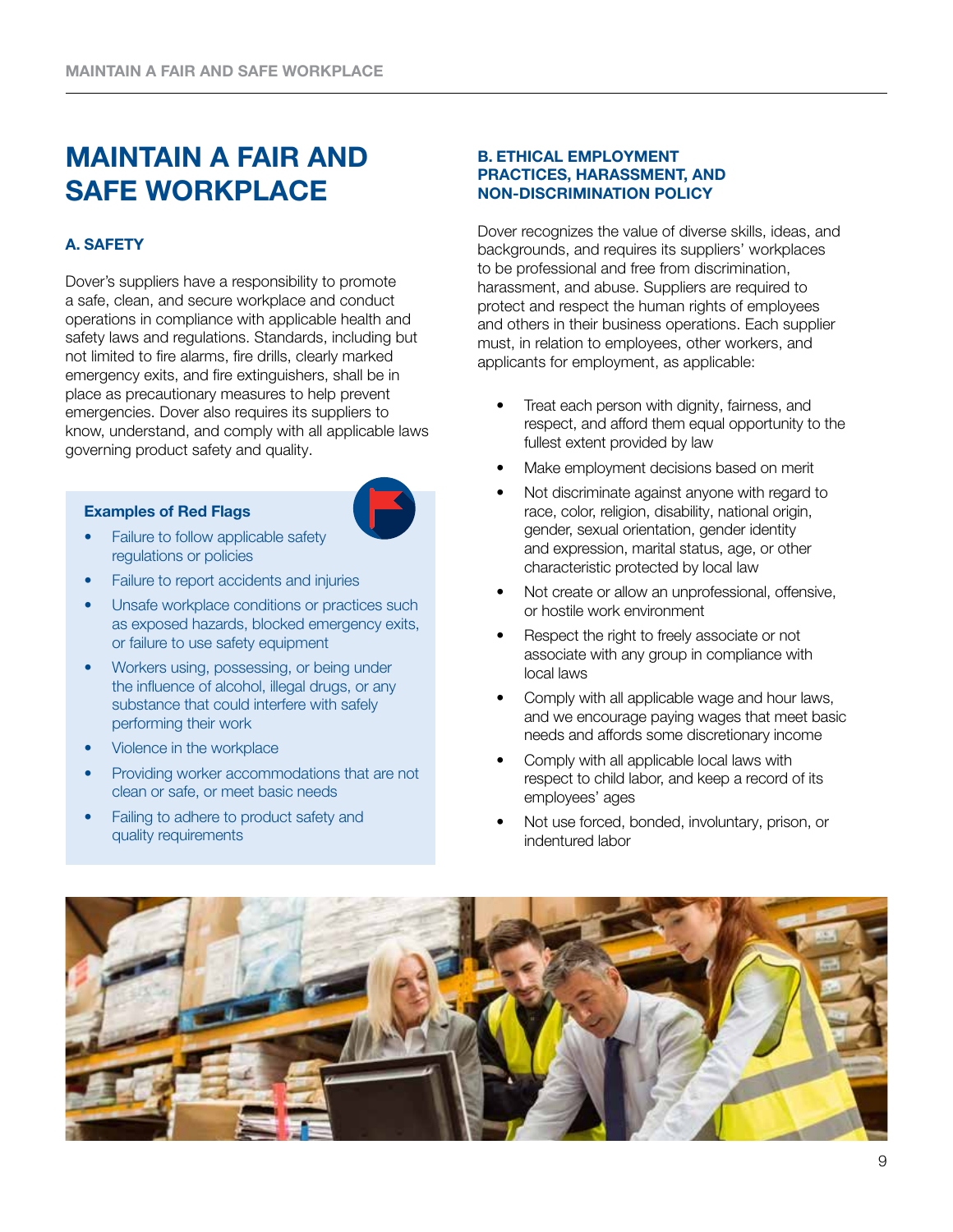- Not threaten or subject employees to physical punishment, mental or physical coercion, or sexual abuse
- Ensure that employees work on a voluntary basis
- Not intentionally source materials from supply chains associated with human trafficking and take reasonable efforts to assure that its own suppliers comply with this requirement

## Examples of Red Flags



- Failing to comply with laws relating to minimum and maximum wages, overtime, and/or legally mandated benefits
- Hiring for employment or work a child who is below the age of 15 or below the age for completing compulsory education in the country of work
- Hiring a child to perform work which may harm the child's health or safety
- Requiring a medical test that could be used in a discriminatory way, except where required by applicable law or where prudent for workplace safety
- Harassing behavior such as unwelcome sexual advances or physical conduct, slurs, insulting jokes, or offensive comments or material
- Sourcing materials from supply chains associated with human trafficking or slavery
- Employing a worker whose employer is withholding wages until a recruitment fee and related interest debt is repaid and/ or is retaining the employee's immigration documents to bind them to employment

# HOW TO REPORT **CONCERNS**

Dover takes violations of this Supplier Code seriously and investigates reports of actual or suspected misconduct, as appropriate. If a supplier violates any of the requirements contained in this Supplier Code, Dover may terminate the relationship. In appropriate cases, Dover may also refer misconduct to the proper authorities. Suppliers should report known or suspected violations of this Supplier Code; the Dover hotline may be used.

## REPORTING CONCERNS



Dover's Global Hotline at 1-800-495-1775 (for calls from the U.S.)

Web-based report through www.thedoverhotline.com

**Mail** to Dover Corporation, 3005 Highland Parkway, Suite 200, Downers Grove, IL USA 60515, Attention: Law Department

You may report anonymously where local law permits. Please keep in mind that the more information you provide, the easier it will be for Dover to investigate and appropriately respond to your report. Unless otherwise required by local law, Dover will treat reports of violations confidentially.

Suppliers must not retaliate against their employees for reporting concerns in good faith.